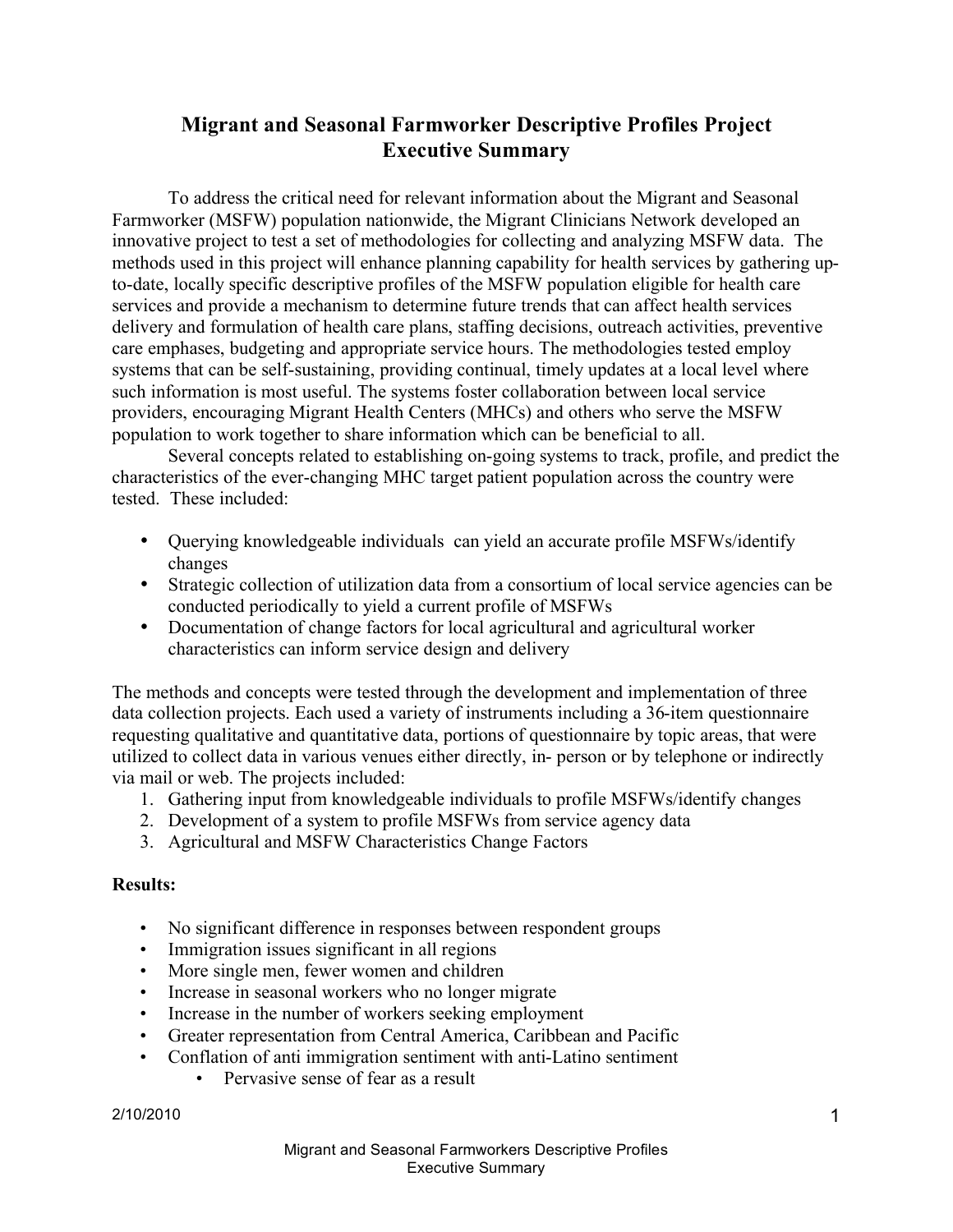- Creating labor shortage/ shift in industry to reduction in traditional hand labor crops and less processing
- Respondents express strong sense of commitment to provide health care services to migrants
- Economic circumstances of patients affecting financial viability of clinics
- Respondents could see great utility for the proposed data collection project
	- Assessment of services
	- Identification of patient needs
	- Advocacy
	- Pursuit of funding
	- Targeting underserved segments of the population
- Programs with national funding and oversight collect data elements comparable to one another
- Collating of user data across national programs at the state level can yield useful information

# **Regional Specifics**

- Access to water will affect agricultural industry
- Housing both in terms of availability and quality an issue
- Results most useful when aggregated regionally
- Respondents in Western U.S. noticed more seasonal farmworkers with families settling in their area
- More indigenous representation in the West with corresponding language challenges
- Greater labor shortages noted in the West
- 58% of respondents in the West indicated farm or plant closings
- More individuals looking for agricultural work in the East

# **Challenges Identified**

- Loss of complementary funding (Medicaid/state/foundations)
- Ability of patients to pay for care
- Indigenous languages
- Variations in culture of health
- Hiring/retaining clinicians
- Pervasive sense of gloom concerning availability and access to health care for migrants
- Eligibility definitions vary at multiple levels
- Inability to cross reference users
- Technical capability of local programs for data collection/extraction
- Privacy and confidentiality
- Completeness of data collected/extracted

#### **Conclusions**

- There is a need for real time, accurate information about MSFW populations
- Principal benefit identified by respondents was for planning/forecasting

2/10/2010